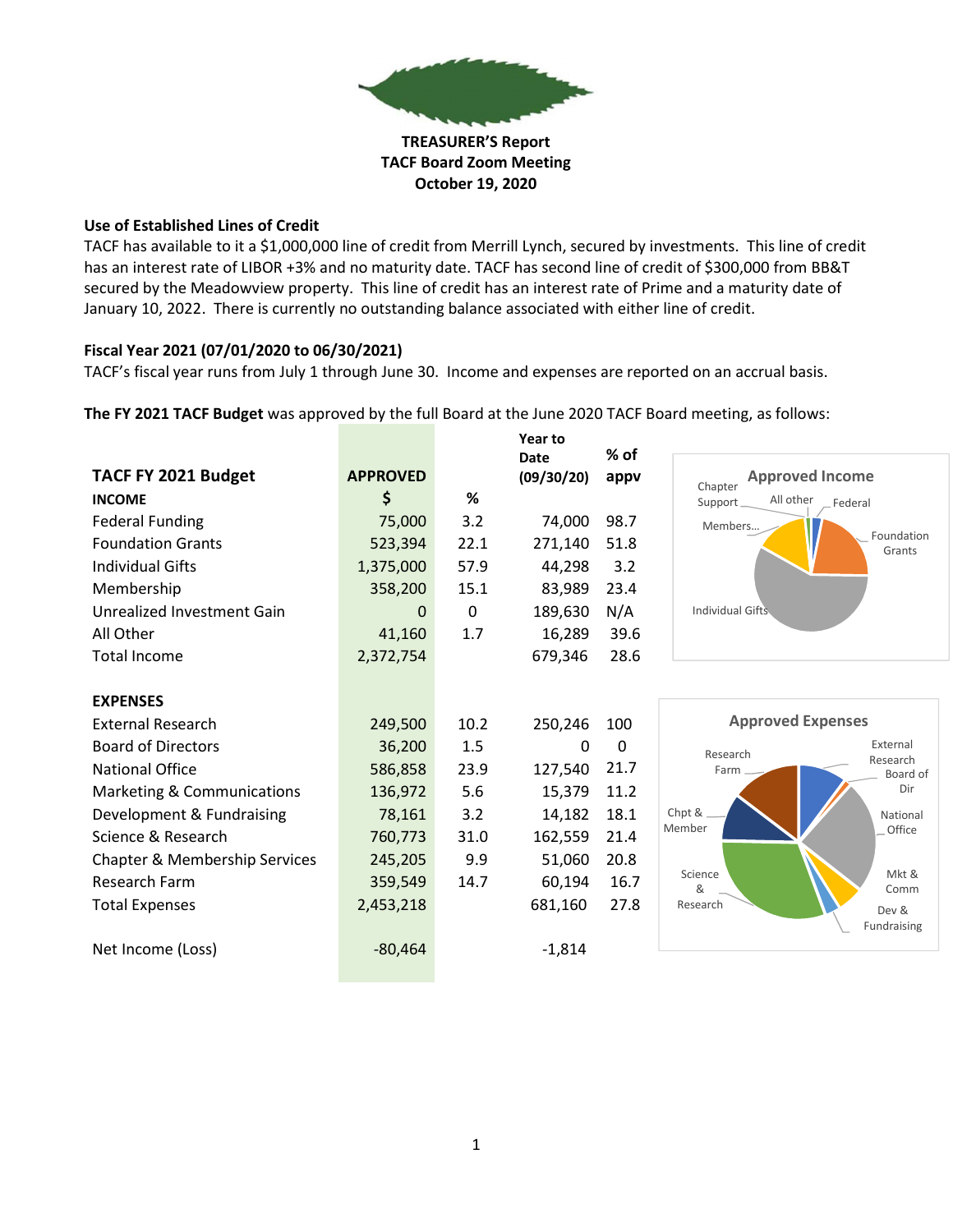### Cash Accounts

The following table summarizes TACF's cash accounts at BB&T as of October 01, 2020 with prior year snapshot, pre-pandemic and initial pandemic.

|                            | Jan. 31, 2020      | Apr. 30, 2020 | Oct. 01, 2020 |
|----------------------------|--------------------|---------------|---------------|
| <b>Operations Checking</b> | 652,740            | 885,044       | \$553,025     |
| <b>Payroll Checking</b>    | 38,465             | 14,389        | \$4,623       |
| <b>Interest Savings</b>    | 722,135            | 722,170       | \$722,204     |
| Total                      | 1,413,340          | 1,621,603     | \$1,279,852   |
| All Chapters Accounts*     | 238,365            | 238,365       | \$242,709     |
| <b>Modified Total</b>      | <u>\$1,651,704</u> | \$1,859,968   | \$1,522,561   |

\* Merged Chapters include IN, NC/SC, OH, TN & WV

NOTE: April 30, 2020 was three days following receipt of the Payroll Protection Program funding of \$208,100.

### Cash Flow Projection – October-December 2020

TACF provides strict oversight of the Foundation's cash flow. During this pandemic, we are sharing a summary of our cash-flow projection. This does NOT include Chapter funds or investments.

|                                         | October 2020 | November 2020 | December 2020 |
|-----------------------------------------|--------------|---------------|---------------|
| <b>Beginning Operating Cash Balance</b> | 1,263,020    | 1,121,873     | 1,062,958     |
|                                         |              |               |               |
| <b>Forecast Revenue</b>                 |              |               |               |
| Grants                                  | 12,100       | 5,500         | 67,500        |
| <b>Membership and Donations</b>         | 30,000       | 30,000        | 30,000        |
| Year End Appeal                         | 40,120       | 38,082        | 107,744       |
| Sub-Total                               | 1,345,240    | 1,195,455     | 1,268,202     |
|                                         |              |               |               |
| <b>Forecast Expenses</b>                |              |               |               |
| <b>Grant Expenses</b>                   | (33, 536)    | (16, 200)     | (8,700)       |
| Payroll & Payroll Tax                   | (87,990)     | (58, 660)     | (58, 660)     |
| Operations (Db, Mkt, Farm,              | (101, 841)   | (57, 637)     | (57, 637)     |
| Recurring, misc)                        |              |               |               |
|                                         |              |               |               |
| <b>Ending Operating Cash Balance</b>    | 1,121,873    | 1,062,958     | 1,143,205     |
|                                         |              |               |               |
| Increase (decrease) in operating        | (141, 147)   | (58, 915)     | 80,247        |

\* SUNY-ESF Pass-Through Grant

#### Investments

The following table summarizes TACF's investment balances with prior period comparison as of January 21, 2020.

|                | Jan. 21, 2020 | Oct. 01. 2020 | \$ Change  | % Change |
|----------------|---------------|---------------|------------|----------|
| Vanguard       | \$48.149      | \$49,738      | \$1,589    | 1.03%    |
| Merrill Lynch* | \$3,315,910   | \$3,262,887   | $-553,023$ | $-1.1\%$ |
| <b>Total</b>   | \$3,364,059   | \$3,312,625   |            |          |

\*Merrill Lynch Investment Note: Paul Wingenfeld has posted all of the monthly investment activity from Merrill Lynch and Vanguard for the period July 2020 – September 2020. Merrill Lynch activity in summary: